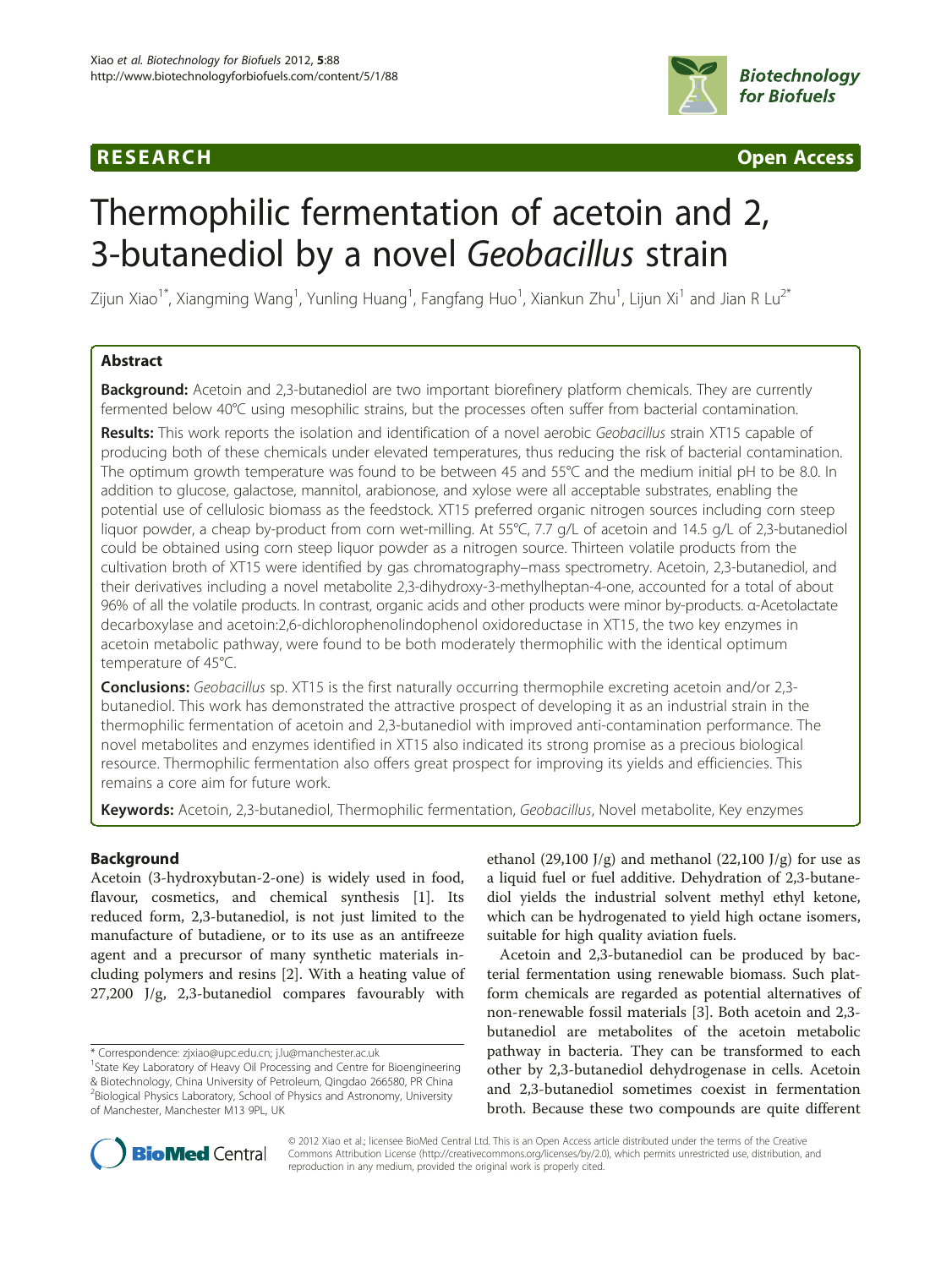in boiling points, they can be easily separated from each other by distillation.

The scientific understanding and the technological development leading to the production of acetoin and 2,3-butanediol have undergone four periods, evident from the number of the main publications. During the first period (1920s-1981), research work focused on product determination, the basic characterization of microbial properties and development of fermentation processes. Period II (1982–2001) addressed the main biological questions concerning pathways, enzymes, genes, and regulations [\[4](#page-9-0)]. This active phase was then followed by a few quiet years (Period III). Resurging from 2008, the current period features three words: cost-effective [[5-7](#page-9-0)], efficient-recovery [\[8-10](#page-9-0)], genomicsguided [[3,11](#page-9-0)]. But in general, fermentation study is one of the main themes throughout the entire development process.

To date, however, almost all these studies have only reported the production of acetoin and 2,3-butanediol from mesophilic fermentation processes or enzymatic reactions, typically at the temperature range of 30-40°C (for recent reviews, see [\[2](#page-9-0)[,12](#page-10-0)]). To avoid bacterial contamination during these biotransformation processes, culture media must be strictly sterilized at high temperature and pressure, requiring the installation of specialized sterilization facilities and provision of steam and cooling water [\[13](#page-10-0)]. Operation of the sterilization facilities requires trained manpower and consumes energy. To worsen the situation, long time sterilization under high temperature causes serious nutrient loss and generates harmful chemicals that may in turn undermine normal fermentation.

In order to resolve these problems, thermophilic fermentation processes, typically operated at  $50 - 60^{\circ}C$ , have attracted attention over the past few years [\[13](#page-10-0)]. Recently Wang et al. reported the first high temperature fermentation of 2,3-butanediol using a genetically engineered bacterial strain, showing its great potential [\[14](#page-10-0)]. Because normal environmental microorganisms cannot reproduce above 45°C and vegetative cells are killed at higher temperature by pasteurization, thermophilic fermentation can thus reduce the risk of bacterial contamination. It is in fact possible to operate thermophilic fermentation even without sterilization [[15\]](#page-10-0), making it more efficient and cost-effective. In addition, thermophilic fermentation matches the simultaneous saccharification process which has the best efficiency around 55°C [[14](#page-10-0)].

In this work, we report the isolation and characterization of a novel thermophilic bacterium for the production of acetoin and 2,3-butanediol and the related investigation of its novel metabolites and enzymes, aiming at developing a more efficient and effective fermentation process utilizing the thermophilic strain.

## Results

## Morphology, physiological characterization, phylogenetic analysis, and growth on crude oil

Produced water (PW) is the water that is produced along with the crude oil. This isolate XT15 was screened from a PW-based glucose-peptone-yeast extract (PW-GPY) culture medium after 100°C sterilization. The strain was found to grow well on GPY agar, yielding large (about 4 mm in diameter, 2 d), white (to pale pink for old colonies), irregular edged, surface-wrinkled, and opaque colonies. Scanning electron microscopy (SEM) micrographs of XT15 revealed rod-shaped cells of 0.4-0.5  $\mu$ m  $\times$ 0.9-1.8 μm in size. Some of the physiological characteristics of XT15 are given in Table 1.

There are four main branches or groups in the phylogenetic tree of the genus Geobacillus derived from the similarity of the 16S rRNA sequences of Geobacillus species (Figure [1\)](#page-2-0). Group I is the largest branch containing some common Geobacillus species such as G. stearothermophilus (the type species of the genus Geobacillus), G. thermoleovorans, and G. kaustophilus. Strain XT15 (GenBank accession No. HQ891030.1) is clearly a member of Group I and it is closest to G. kaustophilus and G. bogazici. This strain has been designated as Geobacillus sp. XT15 and deposited in China Center for Type Culture Collection with deposition number M2011022.

|  |  |  | Table 1 Physiological characteristics of strain XT15 |  |  |  |
|--|--|--|------------------------------------------------------|--|--|--|
|--|--|--|------------------------------------------------------|--|--|--|

| <b>Characteristics</b>      |                         | Result |
|-----------------------------|-------------------------|--------|
| Gram staining               |                         | $^{+}$ |
| Voges-Proskauer test        |                         | $^{+}$ |
| Hydrogen sulfide production |                         |        |
| Gelatin hydrolysis          |                         | $^{+}$ |
| Enzyme production           | Urease                  |        |
|                             | Ornithine decarboxylase |        |
|                             | Lysine dihydrolase      |        |
|                             | Arginine dihydrolase    |        |
| Carbohydrates tests         | Glucose                 | $^{+}$ |
|                             | Sucrose                 | $^{+}$ |
|                             | Arabinose               | $^{+}$ |
|                             | Inositol                |        |
|                             | Lactose                 |        |
|                             | Rhamnose                |        |
|                             | Amygdalin               | $^{+}$ |
|                             | Melibiose               |        |

+, positive reaction; −, negative reaction.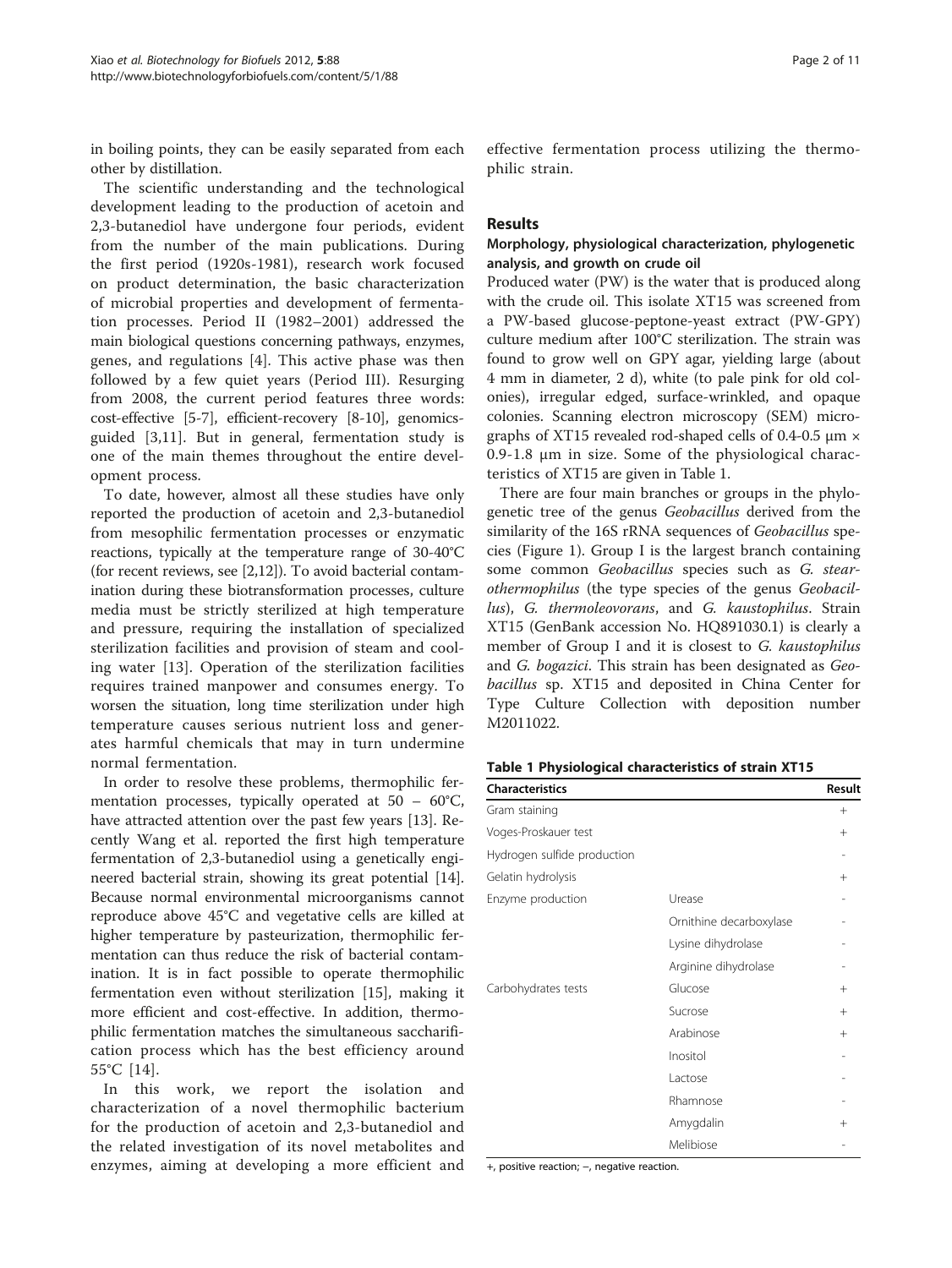<span id="page-2-0"></span>

Compared with other thermophilic bacteria, the ability of degradation and utilization of hydrocarbons at high temperature is another important feature of Geobacillus species [\[16](#page-10-0)]. After one week of aerobic cultivation of XT15 at 55°C in a crude oil-based mineral-salts (MS) medium, obvious bacterial growth was observed. The crude oil floating on the liquid surface disappeared and the colour of the medium changed into brown (Figure 2, middle), while no change took place in the control even under a prolonged period (Figure 2, left). Observation through a light microscope revealed that the large drops of crude oil were dispersed into micron-sized droplets (Figure 2, right), indicating the production of biosurfactants (as emulsifier) by XT15.

## Environmental growth conditions: growth temperature, pH and dissolved oxygen (DO)

For temperature optimization, experiments were performed at 28°C, 35°C, 40°C, 45°C, 50°C, 55°C, 60°C, 65°C, and 70°C, respectively. Generation time (doubling time) was calculated according to the specific growth rate. As shown in Figure [3,](#page-3-0) XT15 gained the shortest generation time between 45°C and 55°C and it would double its biomass every 2 h in the GPY medium. Therefore, XT15 was examined as an obligate thermophile, although there was no visible growth at 70°C during a one-week period cultivation.

For pH optimization, the pH values of the fermentation media were adjusted to 6.5, 7.0, 7.5, 8.0, 8.5, and 9.0, respectively, before autoclaving. As shown in Figure [4,](#page-3-0) the best yield of acetoin was 8.0 g/L when the initial pH of the culture medium was set at 8.0. Glucose (20 g/L) was completely depleted and no 2,3 butanediol was detected in the final fermentation broth. The product yield  $(0.40 \text{ g/g})$  was at 82% of the theoretical value (0.49  $g/g$ ). A trace amount of lactic acid (less than 1 g/L) was detected as well in the fermentation broth.



middle, bacterial growth of XT15 using crude oil as the sole carbon source; right, observation of the culture medium in the middle through a light microscope.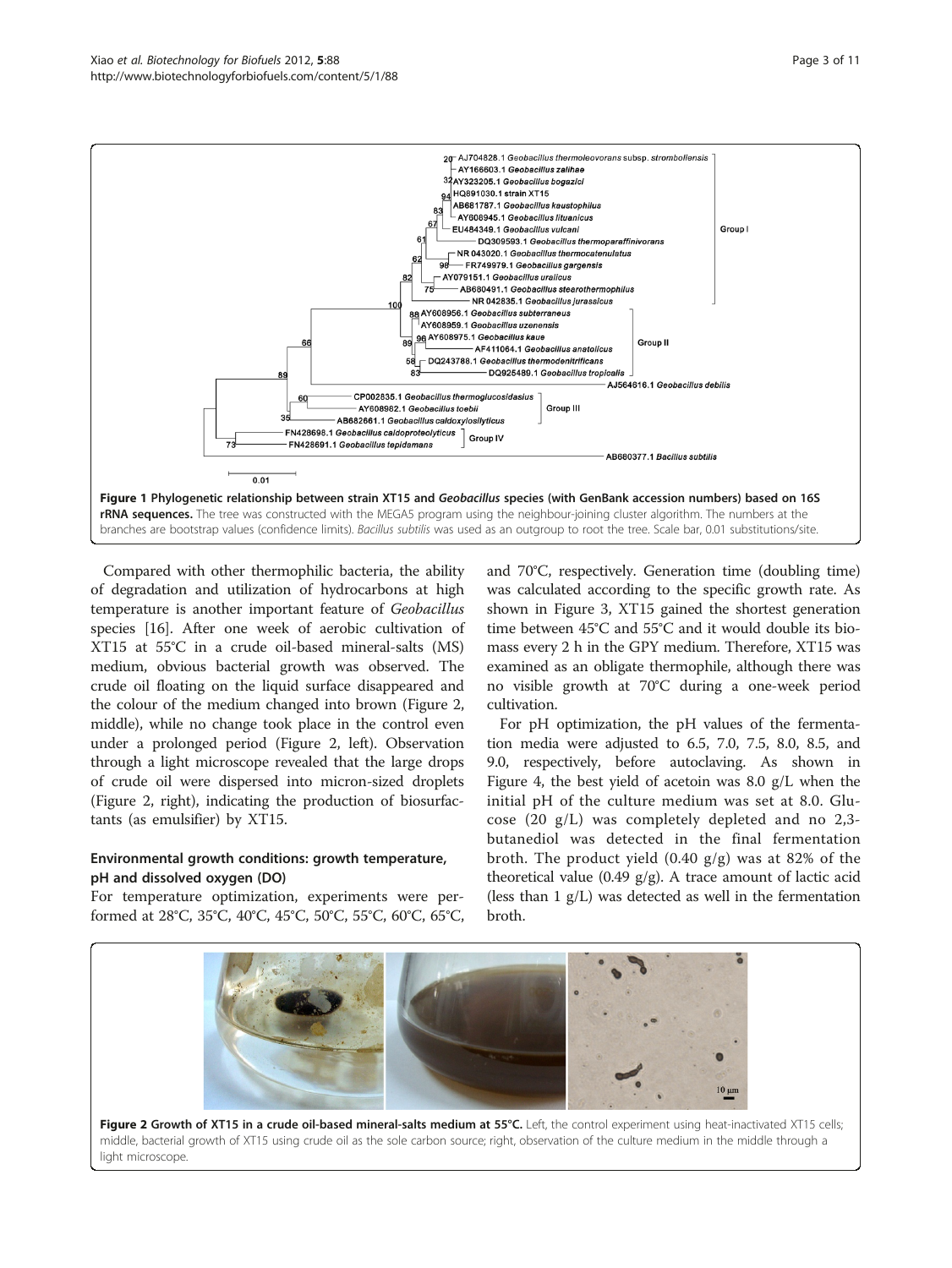<span id="page-3-0"></span>

The effect of DO on bacterial growth and product yield was tested by either changing the medium loading volume in shaking flasks or comparing aerobic and anaerobic cultivation. Loading 30 or 20 mL medium per flask did not alter the yield of acetoin. This was because when DO was above a certain level (the critical DO concentration), changes in DO concentration would not affect production any longer. However, under anaerobic condition, no growth or product was detected during a one-week period cultivation of XT15.

## Effects of culture medium: carbon source and nitrogen source

Galactose, mannitol, arabionose, and xylose were used as carbon source individually and their influences were compared with glucose (control). As shown in Figure 5, about



 $1/3 \sim 2/3$  of the yield of glucose was achieved using the substitutes. As these carbon substrates are the hydrolysis products of biomass, Geobacillus sp. XT15 could be further developed to utilize cellulosic biomass as the feedstock.

For nitrogen source screening, peptone, spray-dried corn steep liquor powder (CSLP), malt extract powder, urea, ammonium sulfate, and sodium nitrate were tested (Figure 6). Peptone showed the best performance, followed by CSLP and the malt extract powder. Urea and inorganic nitrogen resulted in very poor production (no more than 0.5 g/L). However, the price of peptone is too high for bulk fermentative products including acetoin and 2,3-butanediol. Among all the nitrogen sources studied, CSLP was most cost-effective and the influence



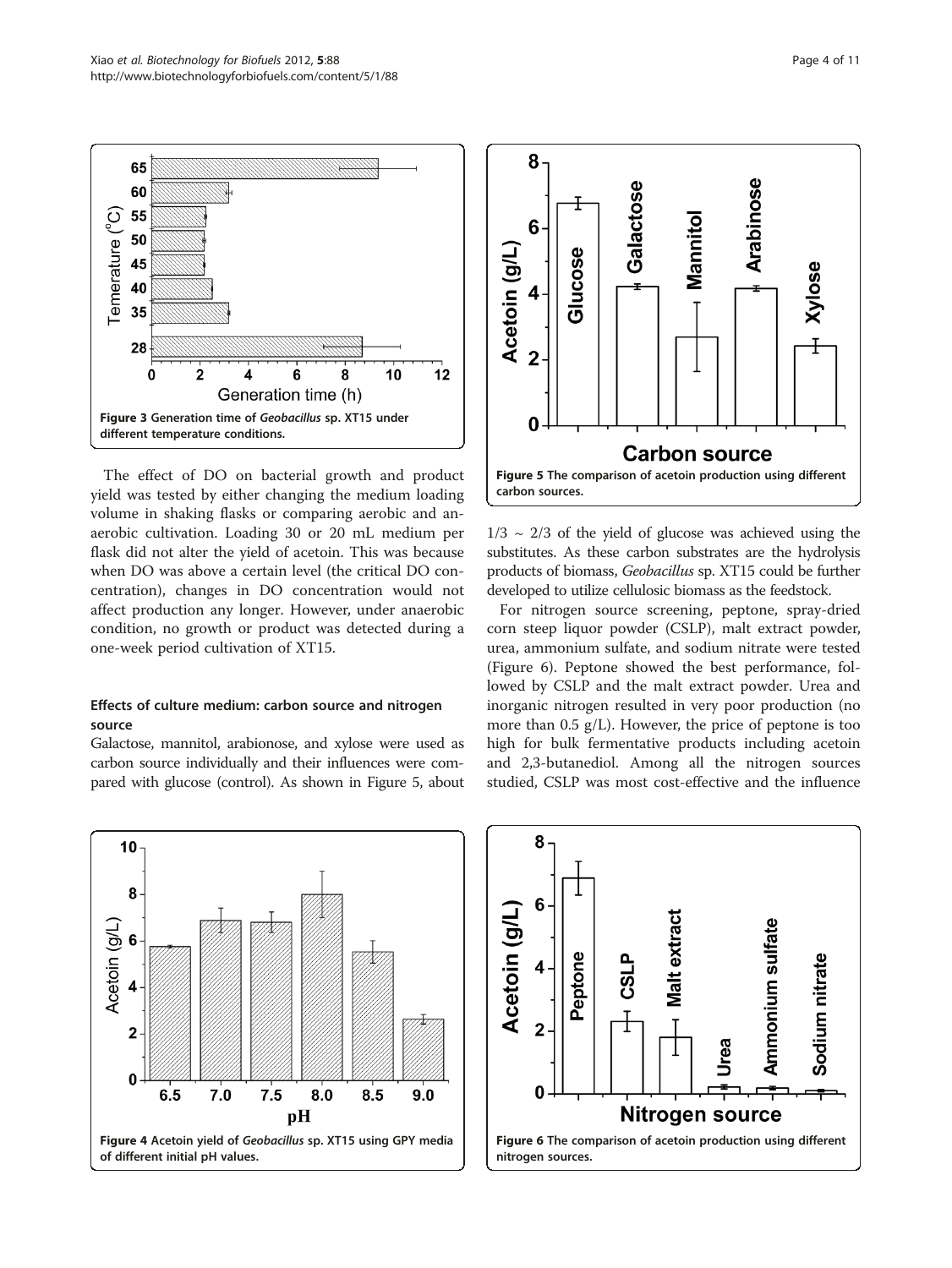<span id="page-4-0"></span>of CSLP concentration on acetoin and 2,3-butanediol yield was further tested.

As shown above, glucose was a suitable carbon substrate. The original concentration of glucose in the GPY medium formulation (i.e. 20 g/L) was far from enough to support the maximum acetoin and 2,3-butanediol production. Then glucose concentration in the medium was added up to 220 g/L. Bacterial growth was not influenced by possible substrate inhibition and the high osmotic pressure (data not shown). Therefore, the fermentation medium was changed to: glucose at 220 g/L, CSLP from 50 to 90 g/L, yeast extract at 10 g/L, deionized water, pH 8.0. As shown in Figure 7, acetoin and 2,3-butanediol gained the highest yields (7.7  $g/L$  of acetoin and 14.5  $g/L$  of 2,3-butanediol) after 2 days of fermentation at the CSLP concentration of 60 g/L. The concentration of the residual glucose in the fermentation broth was 155 g/L. The product yield was at 69% of the theoretical value, lower than the above mentioned yield of 82%.

#### Volatile products in the cultivation broth of XT15

During the organic solvent extraction process, the addition of a large amount of salt into the cultivation broth was helpful to improve the extraction efficiency. Low pH was effective for the extraction of organic acids. By gas chromatography (GC) analysis, no additional substances (GC peaks) appeared when the aqueous phase was changed from acidic to neutral or alkaline pH. As shown in Figure 8, there are 17 main GC peaks in the extract of the cultivation broth of XT15.

Peaks 1, 2, 7, and 9 could be easily recognized as diacetyl, acetoin, 2,3-butanediol, and 2,3-butanediol, respectively, in gas chromatography–mass spectrometry (GC-MS) identification. There are 3 stereoisomers of 2,3-butanediol: (2R, 3R)-, (2S, 3S)-, and meso-2,3-



Abundance  $(x10^7)$  $3.0$  $2.0$  $1.0$  $57$  $\overline{8.0}$  $16.0$  min  $100$ ï.  $140$ Figure 8 TIC of the GC-MS analysis to show the occurrence of the 17 peaks in the extract of the fermentation broth.

butanediol. The first two kinds are racemic mixtures and they can only be separated from each other in a chiral column [\[1](#page-9-0)]. But the racemic mixtures (or just one of the two racemic stereoisomers) can be easily separated from the *meso* form by ordinary non-chiral GC capillary columns.

Ammonia was generated in the medium by the oxidative deamination of amino acids. Nitrogen-containing heterocyclic compounds could be formed from acetoin and ammonia by non-biological processes [[17\]](#page-10-0). Control experiments without inoculum (but adding 10 g/L of acetoin and 10 g/L of diammonium phosphate in the medium) were performed. Identical peaks of 2,3,5,6 tetramethylpyrazine (TTMP) and an oxazoline (1-(2,4,5 trimethyl-2,5-dihydrooxazol-2-yl)ethanol, OXZ) were detected as Shu and Lawrence reported [\[17\]](#page-10-0) in both experiments (with or without inoculum). OXZ produced multiple peaks because it has 3 chiral carbon atoms in its molecule. Therefore, peak 6 and peaks 10–13 in Figure 8 were identified as TTMP and OXZ, respectively. Peak 4 was identified as 2,3,5-trimethylpyrazine (TMP), a common by-product of TTMP [\[18\]](#page-10-0). As mentioned by Larroche et al. [[19](#page-10-0)], 1-aminopropan-2-one could be generated from L-threonine. Then 1-aminopropan-2-one, acetoin, and ammonia would synthesize TMP spontaneously in aqueous solution.

Acetylbutanediol (3,4-dihydroxy-3-methylpentan-2-one), prepared as described before [[20](#page-10-0)], was used as a standard substance to help check peaks. Peak 3 was identified as acetylbutanediol because they shared identical retention time and mass spectrum. The mass spectrum of peak 15 was similar to that of acetylbutanediol. By further identification with high-resolution GC-MS in CI (Chemical Ionization) mode, peak 15 was tentatively inferred as butyrylbutanediol (2,3-dihydroxy-3-methylheptan-4-one) from mass spectral fragmentation (Figure [9\)](#page-5-0).

In addition, 4 organic acids and phenylethyl alcohol were determined in the products of XT15. Therefore, all the main volatile products were identified as shown in Table [2](#page-5-0). According to the integral area of the peaks in the total ion chromatogram (TIC) (Figure 8), acetoin, 2,3-butanediol,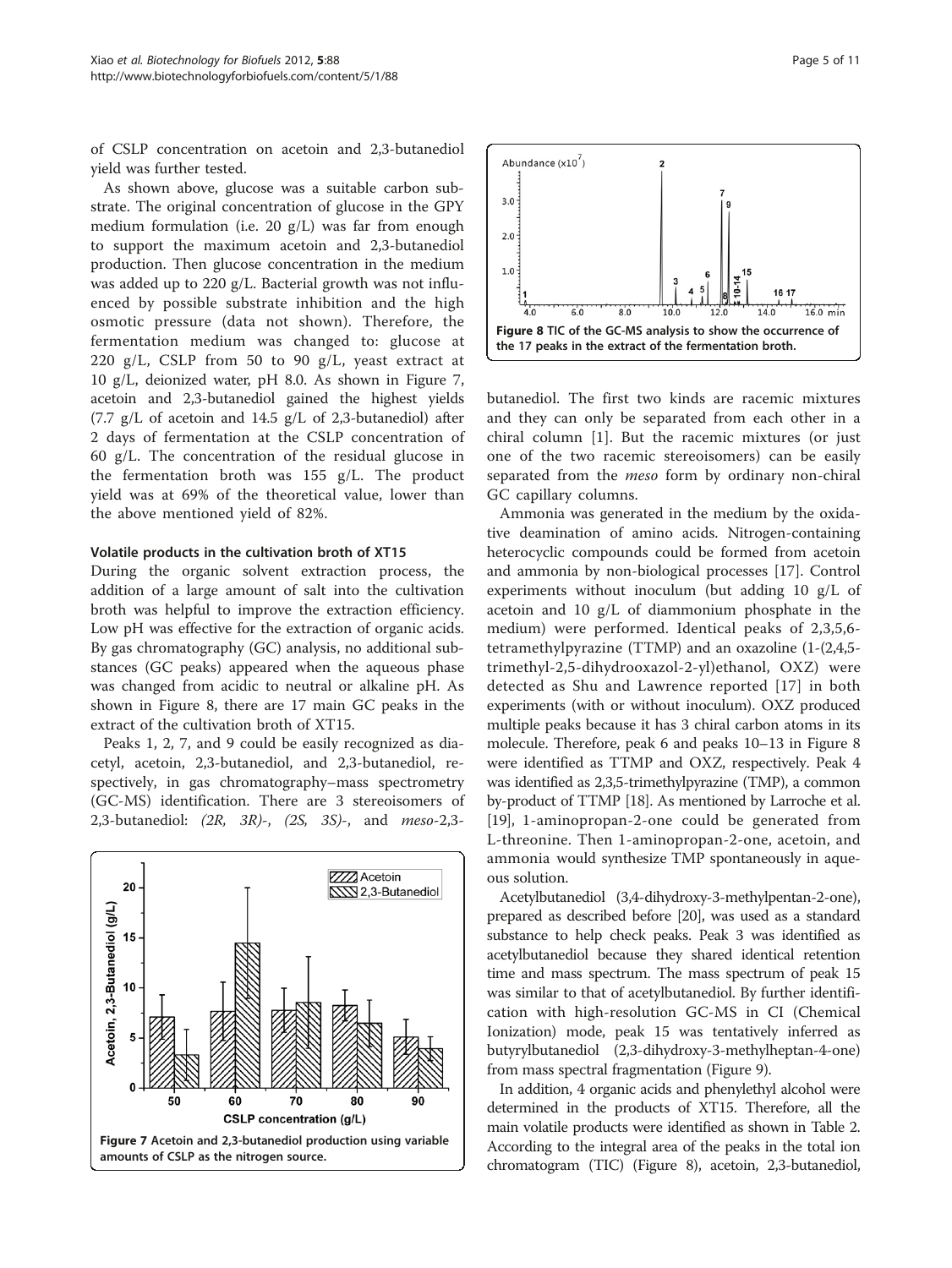and their derivatives accounted for a total of about 96%. Organic acids and other products accounted for about 4%.

#### Effects of temperature on enzyme activities

α-Acetolactate decarboxylase (ALDC) and acetoin:2,6 dichlorophenolindophenol oxidoreductase (Ao:DCPIP OR or AoDH ES E1) are the key enzymes in acetoin biosynthesis pathway and catabolism pathway, respectively. As shown in Figures 10 and [11,](#page-6-0) the two enzymes shared the same optimum temperature of 45°C and both of them had a wider active temperature range (80% activity from 28 to 53°C for ALDC and from 35 to 55°C for E1,



The spontaneous cleavage (SC) of α-acetolactate should not be neglected as shown in Figure 10, especially when the temperature was above 50°C. When the activity of SC was taken into account, α-acetolactate

Table 2 Identification results of volatile products

| The # symbols are in accordance with peaks in Figure 9. PT, retention time in min. Paties in persentages were calculated from integral areas of all the main peaks |        |      |                     |                                                   |  |
|--------------------------------------------------------------------------------------------------------------------------------------------------------------------|--------|------|---------------------|---------------------------------------------------|--|
|                                                                                                                                                                    | 15.032 | 0.65 | phenylethyl alcohol | 2-phenylethanol                                   |  |
| 16                                                                                                                                                                 | 14.483 | 0.65 | hexanoic acid       | hexanoic acid                                     |  |
| 15                                                                                                                                                                 | 13.149 | 3.68 | butyrylbutanediol   | 2,3-dihydroxy-3-methylheptan-4-one                |  |
| 14                                                                                                                                                                 | 2.814  | 0.48 | butanoic acid       | butanoic acid                                     |  |
| 13                                                                                                                                                                 | 2.772  | 0.34 | oxz                 | 1-(2,4,5-trimethyl-2,5-dihydrooxazol-2-yl)ethanol |  |

10 12.615 0.35 OXZ 1-(2,4,5-trimethyl-2,5-dihydrooxazol-2-yl)ethanol 11 12.661 0.39 OXZ 1-(2,4,5-trimethyl-2,5-dihydrooxazol-2-yl)ethanol 12 12.752 0.35 OXZ 1-(2,4,5-trimethyl-2,5-dihydrooxazol-2-yl)ethanol

# RT Ratio Common name or abbr. IUPAC systematic name 1 3.810 1.39 diacetyl butane-2,3-dione 2 9.554 42.53 acetoin 3-hydroxybutan-2-one

4 10.807 0.67 TMP 2,3,5-trimethylpyrazine

6 11.498 2.72 TTMP 2,3,5,6-tetramethylpyrazine

5 11.255 1.29 acetic acid acetic acid

7 12.076 23.21 2,3-butanediol butane-2,3-diol 8 12.310 0.57 isobutyric acid 2-methylpropanoic acid 9 12.381 18.95 2,3-butanediol butane-2,3-diol

3 10.139 1.79 acetylbutanediol 3,4-dihydroxy-3-methylpentan-2-one

in Figure [8](#page-4-0). RT, retention time in min. Ratios in percentages were calculated from integral areas of all the main peaks in the TIC using the normalization method.

<span id="page-5-0"></span>

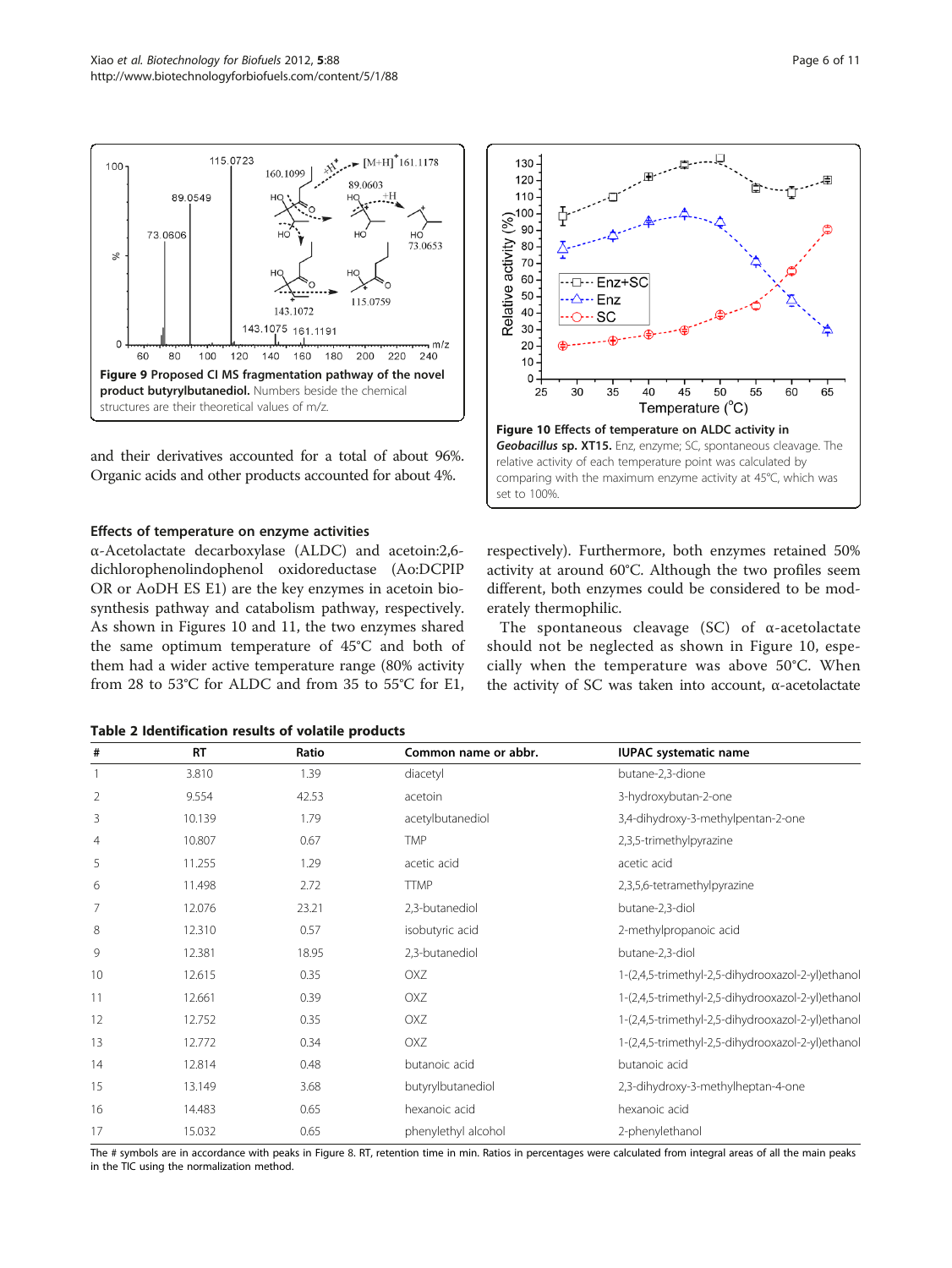<span id="page-6-0"></span>

could be transformed into acetoin with maximum efficiency at 50°C. Therefore, the total cleavage activity of αacetolactate remained high in the temperature range from 28 to 65°C in Geobacillus sp. XT15.

## **Discussion**

By isolation from different environments [[21\]](#page-10-0) or genetic manipulations [\[14,22,23\]](#page-10-0), dozens of species from various genera, such as Bacillus [\[24,25](#page-10-0)], Klebsiella [[26\]](#page-10-0), Enterobacter [\[27](#page-10-0)], Serratia [[28\]](#page-10-0), and Paenibacillus [[29,30](#page-10-0)] have been obtained for potential industrial production of acetoin and/or 2,3-butanediol. However, none of these strains is a naturally occurring thermophile. To our best knowledge, XT15 is the first naturally occurring thermophilic acetoin and/or 2,3-butanediol producer. It is thus of great value to both practical application and theoretical study.

During enhanced oil recovery process, additional water is often injected into reservoirs to help force the crude oil to the surface. Both the injected water and the natural water lying under the hydrocarbons are eventually produced along with the oil. Therefore, the bacteria collected from PW may come from ground or underground. In recent years, Bacillus strains, which were known as acetion producers, were also isolated from the PW of Shengli Oilfield, China. Geobacillus species were regarded as a branch of the *Bacillus* genus before Nazina et al. reclassified them in 2001 [[16](#page-10-0)]. Strain XT15 shared most physiological characteristics with common *Geobacillus* species, including the ability of hydrocarbon utilization. But XT15 is also capable of acetoin excretion (positive in Voges-Proskauer test), which is unusual in the genus Geobacillus [\[16](#page-10-0)].

The record product yield achieved was at 82% of the theoretical value. In other words, 82% of glucose was converted into acetoin, indicating that the acetoin metabolic pathway is a dominant pathway in Geobacillus sp. XT15. This would distinguish XT15 from other Geobacillus species. The substrate conversion rate of XT15 was equivalent to that of Bacillus subtilis CICC 10025 [[24\]](#page-10-0).

According to Nazina et al. [\[16](#page-10-0)], Geobacillus species are chemoorganotrophic, obligately thermophilic, aerobic or facultatively anaerobic, Gram positive, rodshaped bacteria. Most species are widely distributed in nature. Oxygen is the electron acceptor, replaceable in some species by nitrate. The growth-temperature range is 37-75°C, with an optimum at 55-65°C. Growth occurs in a pH range of 6.0 to 8.5, with an optimum at pH 6.2- 7.5. Therefore, the optimum temperature of XT15 is relatively lower, but the pH range is a bit higher.

Optimization of culture medium components, especially carbon source and nitrogen source, is not only yield-relevant but also cost-effective. Acetoin and 2,3 butanediol are important primary metabolites like ethanol, acetate, and lactate in various microorganisms and the excretion of them has vital physiological implications [[4\]](#page-9-0). Since production of acetoin and 2,3-butanediol is generally accepted to be a growth-associated phenomenon, the conditions for the maximum product formation must approximately be the same as those for the maximum biomass yield [[31](#page-10-0)].

The influences of fermentation ages on acetoin and 2,3-butanediol production were also studied (unpublished data). The maximum yield could usually be achieved 1–3 h after the time point when the carbon source was depleted in the culture medium. But if the carbon source was excessive and could not be used up, the yield usually remained relatively stable after it grew to a certain extent. However, these finding were not always repeatable. The quality of seed culture had great influence on the maturation age of a fermentation process. But generally the time point of the maximum product yield was approximately the same as that for the maximum biomass yield. In Figures [4, 5,](#page-3-0) and [6,](#page-3-0) when 20 g/L of glucose was used as the carbon source, glucose could usually be depleted in 8 h and the maximum product yield and biomass yield could be achieved at about 10 h. In Figure [7](#page-4-0) when 220 g/L of glucose was used, maximum yields could be achieved at about 48 h. All these findings again supported the notion that bacterial production of acetoin and 2,3-butanediol is a growth-associated phenomenon.

A noticeable observation is that the ratios between acetoin and 2,3-butanediol in the cultivation broth were variable. This could be explained by the physiological state of the bacteria, which would be substantially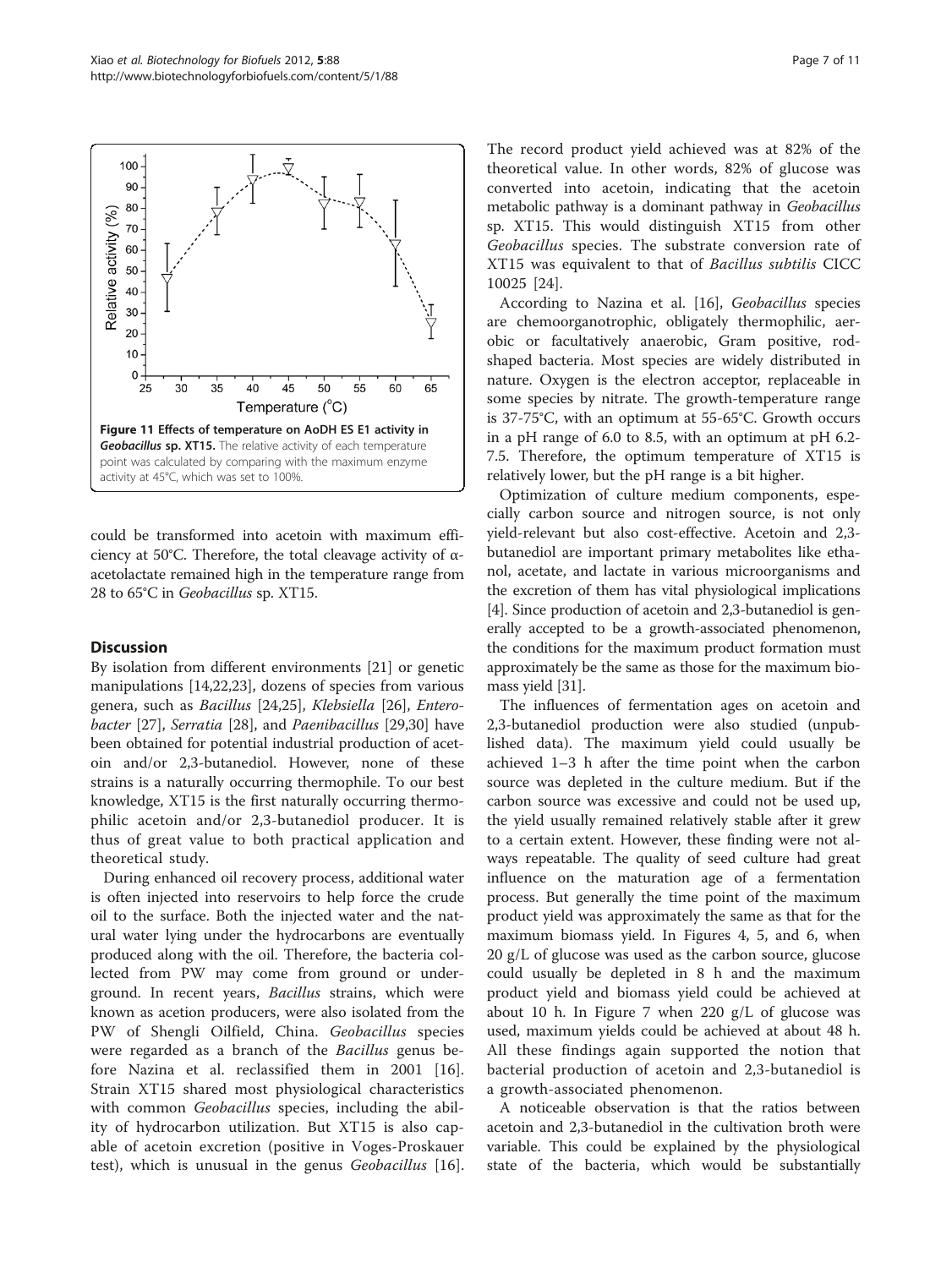influenced by the culture medium, especially the content of the carbon source. When the concentration of glucose was low (as shown in Figures [4](#page-3-0), [5, 6\)](#page-3-0), the product would be acetoin. As the concentration of glucose was elevated to a certain higher level, 2,3-butanediol would arise as another important product. This phenomenon could be linked to the cellular NADH/NAD levels. The reversible transformation between acetoin and 2,3-butanediol couples with the NADH/NAD conversion, participating in the regulation of the cellular NADH/NAD levels [\[32,33](#page-10-0)]. Glucose not only provides energy and anabolic materials but also sustains a reducing cellular environment, protecting cells from oxidative stress. When glucose was abundant and the system was maintained under a highly reducing environment, XT15 cells yielded 2,3-butanediol to store the reduced force. As glucose was kept at a low level or depleted, the product would be acetoin and even the accumulated 2,3-butanediol would be oxidized into acetoin to generate NADH and maintain NADH/NAD homeostasis [\[4](#page-9-0)].

Including metabolites and non-enzymatic products, a total of 14 substances (lactic acid and 13 volatile products) were identified from the fermentation broth of Geobacillus sp. XT15 when this strain was cultivated in media containing glucose, peptone and yeast extract. TMP, TTMP, and OXZ were believed to be nonenzymatic products. As for metabolites, XT15 shares great similarity with certain Bacillus species. In addition to acetoin, 2,3-butanediol, diacetyl and acetylbutanediol, some Bacillus strains can produce mixtures of lactic, isovaleric, isobutyric and acetic acids [\[34](#page-10-0)]. The trace amount of phenylethyl alcohol detected in the cultivation broth would be the product of L-phenylalanine, as in certain microorganisms [[35](#page-10-0),[36](#page-10-0)]. As for the novel product butyrylbutanediol, the interpretation of the formation process could be inspired by the formation of acetybutanediol [\[20\]](#page-10-0). Butyryl-CoA is readily generated from butanoic acid by CoA-transferase or hexanoic acid by the beta-oxidation pathway. Then it is postulated that butyryl-CoA and acetoin produced butyrylbutanediol by AoDH ES E1, which was also detected in this study.

The first step of the acetoin biosynthesis pathway is the reaction from pyruvate to α-acetolactate catalysed by two enzymes: the catabolic α-acetolactate-forming enzyme and the anabolic α-acetolactate-forming enzyme [[4\]](#page-9-0). However, there is only one enzyme catalysing the transformation from α-acetolactate to acetoin, i.e. ALDC. Therefore, ALDC was regarded as the key enzyme and the marker of the acetoin biosynthesis pathway. Compared to the published work [\[37,38\]](#page-10-0), the ALDC of XT15 obtained a higher optimum temperature and a wider active range at higher temperatures. When glucose was depleted in the medium, AoDH ES could be induced by acetoin and then acetoin would be reutilized as a substitutional carbon

source. The initial step of acetoin breakdown was catalysed by AoDH ES E1 in the catabolic pathway of acetoin in bacteria [[4\]](#page-9-0). Only AoDH ESs from mesophilic bacteria were characterized before Payne et al. [\[39](#page-10-0)] reported the AoDH ES from a hyperthermophilic archaeon Sulfolobus solfataricus with an optimum temperature of 80°C. This study thus provided an example of a moderately thermophilic AoDH ES. ALDC and AoDH ES E1 were both active in Geobacillus sp. XT15, indicating that the acetoin metabolic pathway was active in this strain. The optimum temperatures and active temperature ranges of the two key enzymes were consistent with those of growth temperatures, respectively, indicating that the acetoin metabolic pathway originally existed in this bacterium. The acetoin metabolic genes in XT15 could have experienced similar evolutionary processes or even affected with each other with Bacillus by horizontal gene transfer, in consideration of the great similarities between Geobacillus sp. XT15 and some Bacillus species.

## Conclusions

A novel thermophilic acetoin and 2,3-butanediol producer XT15 was isolated. It is an aerobic, gram positive, rod-shaped Geobacillus bacterium. At its optimum growth temperature range of 45-55°C, XT15 cells would reproduce every 2 h. The optimum initial pH of the culture medium is 8.0. XT15 prefers organic nitrogen sources like CSLP and has the potential to utilize cellulose hydrolysates. 14 products were identified in its cultivation broth, including a novel metabolite. Its two key enzymes in acetoin biosynthesis pathway and catabolism pathway shared identical optimum temperature of 45°C and wide active temperature range. As a novel naturally occurring thermophilic strain for the production of acetoin and/or 2,3-butanediol, there is potential to enhance its yields in further studies.

## Methods

## Chemicals and reagents

2,6-Dichloroindophenol sodium salt hydrate (≥ 97.0%), ethyl 2-acetoxy-2-methylacetoacetate (97%), and thiamine pyrophosphate (≥ 95%) were bought from Sigma-Aldrich. Natural acetoin (GC  $\geq$  96%), a fermentative product from glucose, was obtained from Shanghai Apple Flavor & Fragrance Co., Ltd. (China). 2,3-Butanediol (GC ≥ 97%), a mixture of racemic and meso forms, was bought from Sinopharm Chemical Reagent Co., Ltd. (China). Other chemicals used in this study were all commonly available analytical reagents. Spray-dried CSLP used in this study was an industrial grade product from Shandong Zouping Hebanshan Tianyuan Chemical Co., Ltd. (China). The composition of CSLP is shown in Table [3](#page-8-0).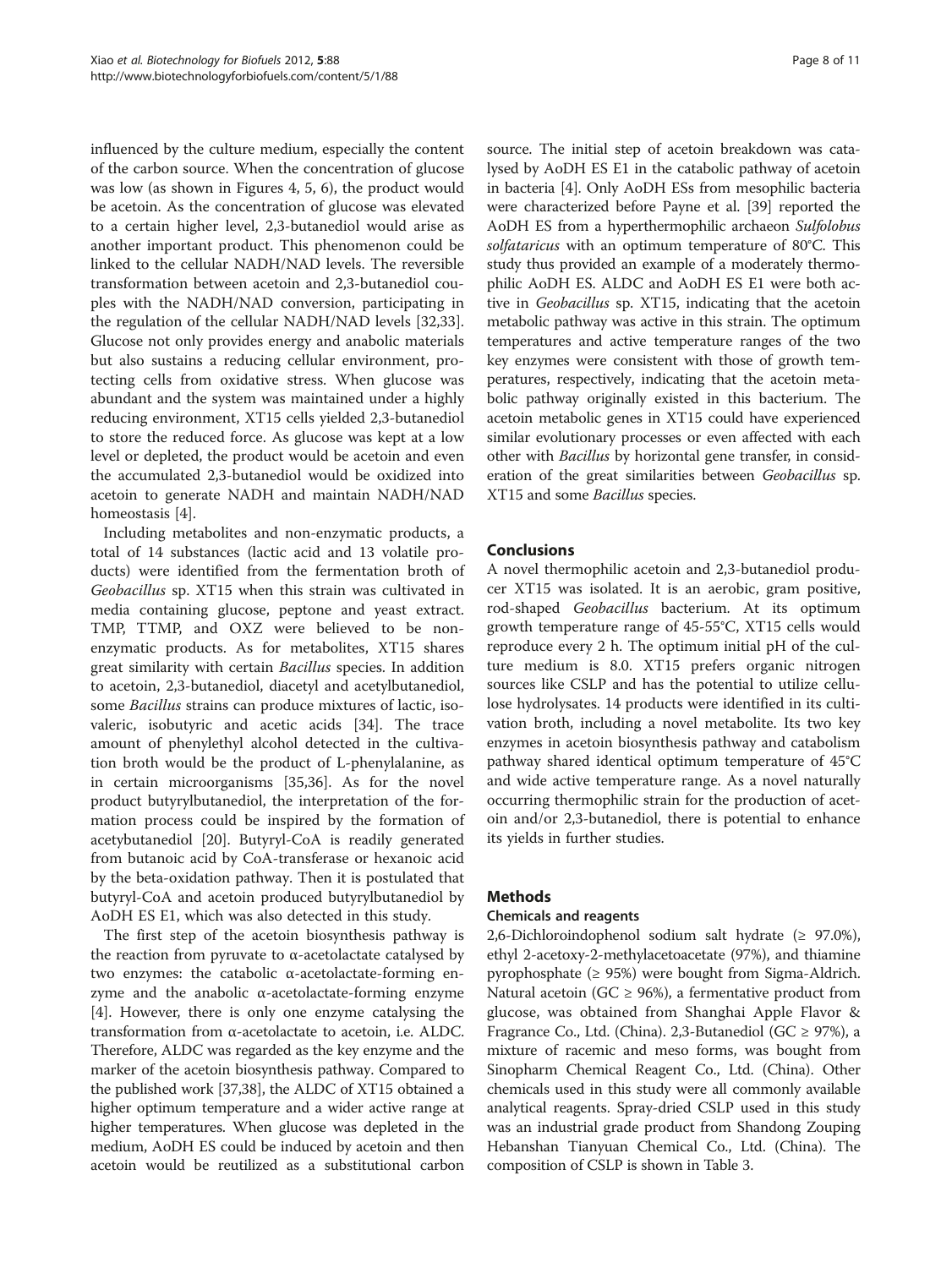<span id="page-8-0"></span>Table 3 Composition of CSLP used in this study

| <b>Test items</b>   | Concentration | <b>Test items</b> | Concentration |
|---------------------|---------------|-------------------|---------------|
| Protein             | 43.58%        | Lactic acid       | 0.39%         |
| Fat                 | 0.80%         | Water             | 5.61%         |
| Total sugar         | 3.14%         | Alanine           | 1.69%         |
| Ash                 | 16.72%        | Arginine          | 0.95%         |
| Sulfate             | 4.33%         | Aspartate         | 0.41%         |
| Sulfite             | 2.66%         | Cystine           | 0.04%         |
| Reactive phosphorus | 0.91%         | Glutamate         | 0.22%         |
| Total phosphorus    | 4.01%         | Glycine           | 0.35%         |
| Chloride            | 2.03%         | Histidine         | 0.30%         |
| Potassium           | 5.66%         | Isoleucine        | 0.59%         |
| Magnesium           | 1.50%         | Leucine           | 2.25%         |
| Calcium             | 0.41%         | Lysine            | 0.47%         |
| Iron                | 0.03%         | Methionine        | 0.36%         |
| Zinc                | 217.5 mg/kg   | Phenylalanine     | 0.90%         |
| VB1                 | 19.04 mg/kg   | Proline           | 1.34%         |
| VB <sub>2</sub>     | 11.62 mg/kg   | Serine            | 0.37%         |
| VB <sub>6</sub>     | 44.22 mg/kg   | Threonine         | 0.46%         |
| Nicotinic acid      | 1798 mg/kg    | Tyrosine          | 0.30%         |
| Biotin              | 16.18 mg/kg   | Valine            | 1.07%         |

#### Microorganism screening

GPY (glucose 20 g/L, peptone 20 g/L, yeast extract 10 g/L, deionized water, pH 7.0) or modified GPY media were used in this study. Glucose was autoclaved separately. The oil well PW from Shengli Oilfield (Dongying, China) was used to replace deionized water for the preparation of screening culture medium (PW-GPY medium). The PW-GPY medium was loaded into Erlenmeyer flasks and heated to 100°C rapidly. Without delay the flasks were then transferred into a shaking bath controlled at 60°C. After 2 d enrichment, the culture was streaked onto GPY agar and incubated at 60°C for strain isolation. Colonies larger in diameters and with deeper red colour in Voges-Proskauer tests were picked up and inoculated into GPY medium for final screening.

## Isolate identification and observation of bacterial growth on crude oil

Physiological characterization was done using a bacterial biochemical identification kit (Qingdao Hope Bio-Technology Co., Ltd., China) according to the manufacturer's instructions. The partial 16S rRNA gene sequence of the isolate was routinely amplified using universal primers 27 F and 1492R. The PCR products were purified and sequenced using an ABI 3730 DNA Analyzer (Applied Biosystems) by Shanghai Sangon (China). Searches of the GenBank database were conducted by using BLAST [\[40\]](#page-10-0). 16S rRNA sequences of

representative homologous species were retrieved from GenBank to generate the phylogenetic tree (1,000 bootstrap replicates) using the maximum composite likelihood method and the neighbour-joining method in the MEGA5 program [[41](#page-10-0)].

Bacterial growth of XT15 on crude oil was tested in a MS medium containing 500 mg/L of crude oil (from Shengli Oilfield, Dongying, China), 2.28 g/L of  $K_2HPO_4.3H_2O$ , 0.47 g/L of NaH<sub>2</sub>PO<sub>4</sub>.2H<sub>2</sub>O, 1.32 g/L of  $(NH_4)_2SO_4$ , 0.12 g/L of MgSO<sub>4</sub>, and 1 ml/L of trace element solution (2.63 g/L of CaCl<sub>2</sub>, 0.72 g/L of FeSO<sub>4</sub>·7H<sub>2</sub>O, 0.46 g/L of ZnSO<sub>4</sub>·7H<sub>2</sub>O, and 0.22 g/L of  $MnSO<sub>4</sub>·H<sub>2</sub>O$ ). To avoid the entrainment of nutrients from inoculum, the cells in the seed culture were harvested by centrifugation and washed with sterile saline before inoculated into the MS medium. Control experiments were performed using heat-inactivated XT15 cells.

## Optimization of fermentation process and medium components

Cells from slant cultures were inoculated into a pH modified GPY medium (initial pH changed from 7.0 to 8.0) to prepare the seed culture. After 6–8 h incubation at 55°C with agitation, the grown seed culture was inoculated (5%, v/v) into appropriate media for optimization experiments including temperature, medium initial pH, DO, carbon source, and nitrogen source. Unless otherwise noted, all the optimization experiments were performed in triplicates using 100 mL Erlenmeyer flasks (loading 30 mL medium per flask) in a reciprocal shaking water bath controlled at 170 rpm and 55°C. For anaerobic cultivation tests, 200 mL serum bottles fully filled with medium were applied and stirrer bars were placed into the serum bottles to keep the bacterial cells well suspended.

#### Analytical methods

Daily cell observation was performed using a light microscope (DMI3000B Microscope, Leica). Scanning electron microscopy analysis was performed routinely [[42\]](#page-10-0) using JSM-6390LV (JEOL). Bacterial growth was measured spectrophotometrically at 600 nm  $(OD_{600})$ and dry cell weight (DCW) was calculated from  $OD_{600}$ with a linear correlation factor  $(1 \text{ OD}_{600} = 0.39 \text{ DCW g/L}).$ The pH values of the cultivation broth were determined using pH 211 (HANNA instruments). Glucose and lactic acid concentrations were enzymatically determined using an SBA-40C biochemical analyser (Biology Institute of Shandong Academy of Sciences, China). Acetoin and 2,3-butanediol concentrations in the fermentation broth were analysed periodically with an Agilent 7890A GC equipped with a flame ionization detector and a 30-m HP-5 capillary column (HP Agilent). Prior to GC analysis, the samples were extracted using ethyl acetate with the addition of isoamyl alcohol as the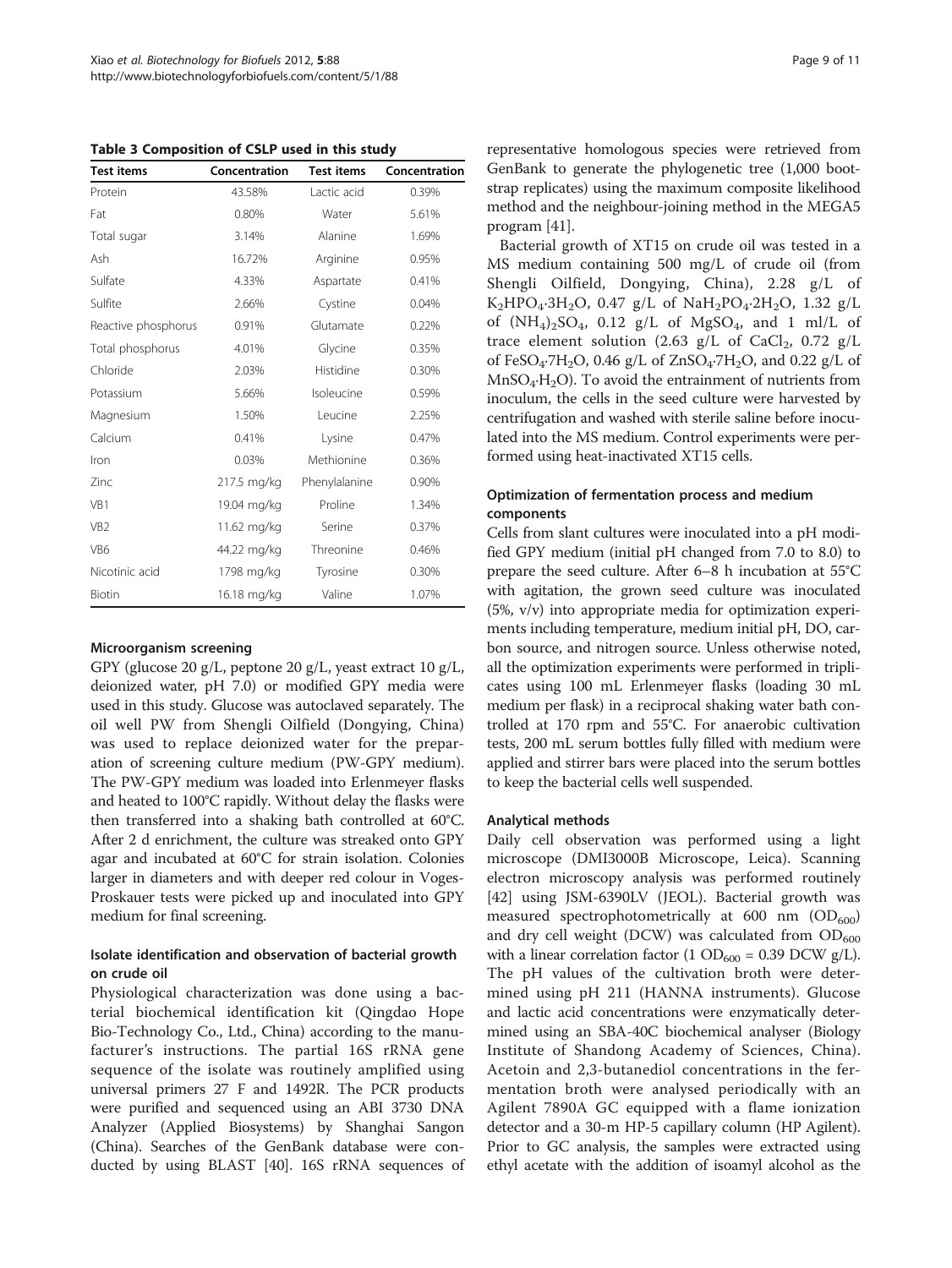<span id="page-9-0"></span>internal standard. The operating conditions were as follows. Nitrogen was used as the carrier gas. The injector temperature and detector temperature were both set at 280°C. The column oven was maintained at 40°C for 2 min and then programmed to increase to 130°C at a rate of 20°C/min.

## Identification of volatile products

In GPY medium fewer kinds of volatile products were detected. In order to make more metabolites detectable, XT15 was cultured in an enhanced GPY medium with elevated carbon substrate and nitrogen substrate concentrations (glucose 220 g/L, peptone 80 g/L, yeast extract 10 g/L). After 48 h of cultivation at 170 rpm and 55°C, 150 mL of fermentation broth was centrifuged at 8000 g for 5 min and then 30 g of NaCl was added into the supernatant. Then the supernatant was adjusted to pH 2.0 using 6 M hydrochloric acid before extraction with 20 mL of dichloromethane. The organic phase was concentrated 10 times before GC-MS analysis using Agilent 7890A-5975C equipped with a 30 m HP-INNOWax Polyethylene Glyco column (0.25 mm inside diameter, 0.25 μm film thickness). Helium was used as the carrier gas. The column oven temperature was initially maintained at 40°C for 5 min and then ramped to 200°C at 15°C min<sup>-1</sup>, maintained at 200°C for 1 min and then ramped to  $230^{\circ}$ C at  $20^{\circ}$ C min<sup>-1</sup>. Mass spectra in the electron impact mode were generated at 70 eV and scan mode in the range of 20–400 amu. The compounds were tentatively identified by comparing their mass spectra with those contained in the MS data system (NIST08.L library). For the further identification of unknown products, high-resolution GC-MS in CI mode was also performed using Waters GCT Premier.

## Determination of enzyme activities

Strain XT15 was cultured in GPY medium (20 g/L of glucose) and samples were collected at different stages for the analysis of different enzymes. After culturing for 5 h (glucose was not depleted at this time), the cells were harvested by centrifugation for the determination of ALDC activity. About 5 h after glucose was depleted in the culture medium, the cells were harvested for the determination of AoDH ES E1. The harvested cells were resuspended in 50 mM phosphate buffered saline (pH 7.0) and disrupted by sonication. The disrupted cells were centrifuged at  $10,000 g$  for 20 min at 4°C, and the supernatant was used as the crude cell extract. ALDC activity was assayed by measuring the amount of acetoin generated from α-acetolactate according to Stormer [[43\]](#page-10-0). The creatine-naphthol colorimetric method was applied for acetoin measurement at 522 nm using a UV/ visible spectrophotometer (DR 5000, HACH). The formation of acetoin in the enzymatic reactions was also confirmed by the GC method. AoDH ES E1 was assayed

by measuring the reduction of DCPIP at 578 nm according to Steinbüchel et al. [[44\]](#page-10-0). All the enzymatic experiments were performed in triplicates and the reactions without the crude extracts were set as blanks.

#### Abbreviations

PW: Produced water; GPY: Glucose-peptone-yeast extract; SEM: Scanning electron microscopy; MS: Mineral-salts; DO: Dissolved oxygen; CSLP: Corn steep liquor powder; GC: Gas chromatography; GC-MS: Gas chromatography–mass spectrometry; TTMP: 2,3,5,6-tetramethylpyrazine; OXZ: 1-(2,4,5-trimethyl-2,5-dihydrooxazol-2-yl)ethanol; TMP: 2,3,5 trimethylpyrazine; CI: Chemical ionization; TIC: Total ion chromatogram; ALDC: α-acetolactate decarboxylase; Ao:DCPIP OR or AoDH ES E1: Acetoin:2,6-dichlorophenolindophenol oxidoreductase; SC: Spontaneous cleavage.

#### Competing interests

The authors declare that they have no competing interests.

#### Authors' contributions

ZX designed the study, performed experiments, analysed the data and drafted the manuscript; XW and YH executed the experimental work and some data interpretation; FH, XZ, and LX participated in the experimental work; JRL coordinated the study and revised the manuscript. All authors read and approved the final manuscript.

#### Acknowledgements

We thank the National and the Shandong Province Science Foundation (30800012, ZR2011CQ048) and the Fundamental Research Funds for the Central Universities of China for funding support and the Royal Society (London) for a Sino-British Fellowship.

#### Received: 12 September 2012 Accepted: 30 November 2012 Published: 6 December 2012

#### References

- 1. Xiao Z, Lv C, Gao C, Qin J, Ma C, Liu Z, Liu P, Li L, Xu P: A novel whole-cell biocatalyst with NAD<sup>+</sup> regeneration for production of chiral chemicals. PLoS One 2010, 5:e8860.
- 2. Ji XJ, Huang H, Ouyang PK: Microbial 2,3-butanediol production: a stateof-the-art review. Biotechnol Adv 2011, 29:351–364.
- 3. Xu Y, Wang A, Tao F, Su F, Tang H, Ma C, Xu P: Genome sequence of Enterobacter cloacae subsp. dissolvens SDM, an efficient biomassutilizing producer of platform chemical 2,3-butanediol. J Bacteriol 2012, 194:897–898.
- 4. Xiao Z, Xu P: Acetoin metabolism in bacteria. Crit Rev Microbiol 2007, 33:127–140.
- 5. Cheng KK, Liu Q, Zhang JA, Li JP, Xu JM, Wang GH: Improved 2,3 butanediol production from corncob acid hydrolysate by fed-batch fermentation using Klebsiella oxytoca. Process Biochem 2010, 45:613–616.
- 6. Wang AL, Wang Y, Jiang TY, Li LX, Ma CQ, Xu P: Production of 2,3 butanediol from corncob molasses, a waste by-product in xylitol production. Appl Microbiol Biotechnol 2010, 87:965–970.
- 7. Ji XJ, Huang H, Du J, Zhu JG, Ren LJ, Li S, Nie ZK: Development of an industrial medium for economical 2,3-butanediol production through co-fermentation of glucose and xylose by Klebsiella oxytoca. Bioresour Technol 2009, 100:5214–5218.
- 8. Anvari M, Pahlavanzadeh H, Vasheghani-Farahani E, Khayati G: In situ recovery of 2,3-butanediol from fermentation by liquid–liquid extraction. J Ind Microbiol Biotechnol 2009, 36:313–317.
- 9. Shao P, Kumar A: Recovery of 2,3-butanediol from water by a solvent extraction and pervaporation separation scheme. J Membr Sci 2009, 329:160–168.
- 10. Li ZG, Teng H, Xiu ZL: Aqueous two-phase extraction of 2,3-butanediol from fermentation broths using an ethanol/ammonium sulfate system. Process Biochem 2010, 45:731–737.
- 11. Shin SH, Kim S, Kim JY, Lee S, Um Y, Oh MK, Kim YR, Lee J, Yang KS: Complete genome sequence of Klebsiella oxytoca KCTC 1686, used in production of 2,3-butanediol. J Bacteriol 2012, 194:2371–2372.